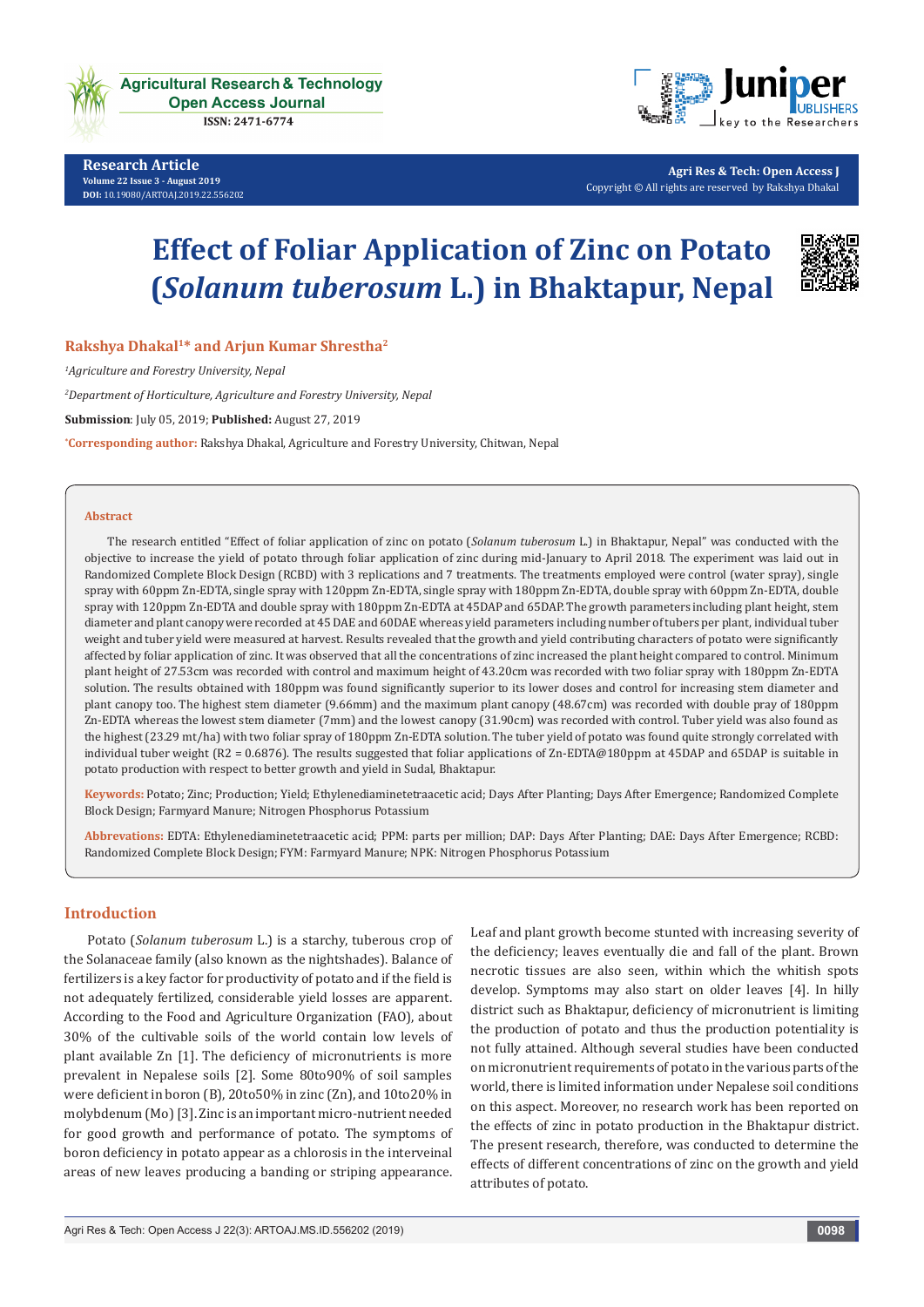## **Materials and Methods**

## **Treatment details**

The experiment was conducted at one of the farmer's field of Sudal, Bhaktapur, Nepal. Field experiment was conducted during mid-January 2018 to April 2018 in a Randomized Complete Block Design consisting of seven treatments with three replications. The test crop was potato of variety Khumal Seto - 1. Zinc was applied through Zn- EDTA (12 % Zn). The plot size was 3 x 2.4 rn2 having two rows with 12 plants in each row and each row were separated by 0.5m spacing. Nitrogen, Phosphorus and Potassium were applied in each treatment through urea, DAP and MOP respectively. The treatments were as follows:

- T1: Control
- T2: Single foliar spray of Zn-EDTA@60ppm
- T3: Single foliar spray of Zn-EDTA@120ppm
- T4: Single foliar spray of Zn-EDTA@180ppm
- T5: Two foliar spray of Zn-EDTA@60ppm
- T6: Two foliar spray of Zn-EDTA@120 ppm
- T7: Two foliar spray of Zn-EDTA@180 ppm

The first spraying was done at 45 days after sowing and the second spraying was done 20 days after the first spraying. Farmyard manure@20mt/ha and NPK@100:100:60Kg/ha were applied. Full doses of FYM, phosphorus, potash and half dose of nitrogen were applied as a basal dose and remaining half dose of nitrogen was top dressed at the time of first earthing up. Insect pests and diseases were controlled with the spraying of Thiodane and Dithane M–45. The commercial form of Zn-EDTA, Chelamin Technical (Zn-EDTA 12%) manufactured by Aries agro limited, India was used. In 10 litres of water, 0.6 g of it was dissolved to make 60 ppm solution. Similarly, in 10litres of water, 1.2g of it was dissolved to make 120ppm solution and 1.8g of it was dissolved in 10litres of water to make 180 ppm solution. Application of zinc solutions was done at evening time to reduce evaporation loss. Spraying was done using knapsack sprayer. Potato tubers were planted on 18 January 2018 and were harvested on 26 April 2018.

## **Data observation and statistical analysis**

The major growth parameters observed were plant height, stem diameter and canopy cover. They were measured 45 and 60DAE. Central five plants were chosen as sample plants for measurement of parameters. The major yield parameters observed were number of tubers per plant, individual tuber weight and tuber yield. They were measured after harvest of the crop. The analysis of variance followed by DMRT (Duncan's Multiple Range Test) was used to analyze the data and to separate the means. Liner relationship between yield and yield attributing characters was used to better interpret the result. Data entry was done in Ms-excel and data analysis was done using statistical software Genstat.

## **Results and Discussion**

#### **Effect of zinc on growth characteristics of potato**

**Table 1:** Effect of foliar spray of Zn-EDTA on plant height of potato in Bhaktapur, Nepal, 2018.

| <b>Treatments</b>              | <b>45 DAE</b>       | <b>60 DAE</b> |
|--------------------------------|---------------------|---------------|
| Control                        | 22.57d              | 27.53d        |
| Single spray of Zn-EDTA@60ppm  | 23.37d              | 28.37d        |
| Single spray of Zn-EDTA@120ppm | 25.80cd             | 30.80cd       |
| Single spray of Zn-EDTA@180ppm | 27.83 <sub>bc</sub> | 32.83c        |
| Two spray of Zn-EDTA@60ppm     | 28.17 <sub>bc</sub> | 33.17c        |
| Two spray of Zn-EDTA@120ppm    | 31.30b              | 37.30b        |
| Two spray of Zn-EDTA@180ppm    | 37.47a              | 43.20a        |
| P-value                        | ***                 | ***           |
| LSD0.05                        | 3.92                | 3.66          |
| $SEm(\pm)$                     | 1.27                | 1.19          |
| CV(%)                          | 7.9                 | 6.2           |
| Grand Mean                     | 28.07               | 33.31         |

Note: Means are separated by DMRT and columns represented with same letter (s) are non-significant at 5 % level of significance.

**Plant height:** All the concentrations of Zn-EDTA had increased the plant height at 45 and 60 DAE significantly (Table 1). The highest plant height was recorded with two times spray with 180ppm Zn-EDTA (37.47cm) followed by double spray with 120ppm (31.30cm), double spray with 60ppm Zn-EDTA (28.17cm), single spray with 180ppm (27.83cm), single spray with 120ppm (25.80cm), single spray with 60ppm Zn-EDTA (23.37cm) and the least plant height was observed with control (22.57cm) at 45 DAE. Height of plant sprayed with 60ppm Zn-EDTA at once was found statistically similar with those kept under control. Similarly, single spray with 180ppm Zn-EDTA and double spray with 60ppm Zn-EDTA gave statistically similar results to that given by double spray with 150ppm Zn-EDTA. Similar increasing trend of plant height was recorded at 60 DAE also. The highest plant height was recorded in plants with double spray of 180ppm Zn-EDTA (43.20cm) followed by double spray with120 ppm Zn-EDTA, 60ppm Zn-EDTA double spray, 180ppm Zn-EDTA single spray, 120ppm Zn-EDTA single spray, 60ppm Zn-EDTA single spray and the least was recorded in control (27.53cm). Plant height recorded at single spray with 60ppm Zn-EDTA and control was found statistically similar. The results are in agreement with previous experiments conducted across different parts of the globe. A similar effect was reported by Alam and Shereen [5] who observed the effect of different levels of zinc and phosphorous on wheat during water culture experiment and found that wheat shoot length was increased in almost all treatments as compared to the control. Similarly, significant increase in plant height was observed by Tahir et al. [6] who observed the effect of different chelated zinc sources on the growth and yield of maize. Kaya et al. [7] reported that added Zn significantly increased plant height via increasing internodal distance.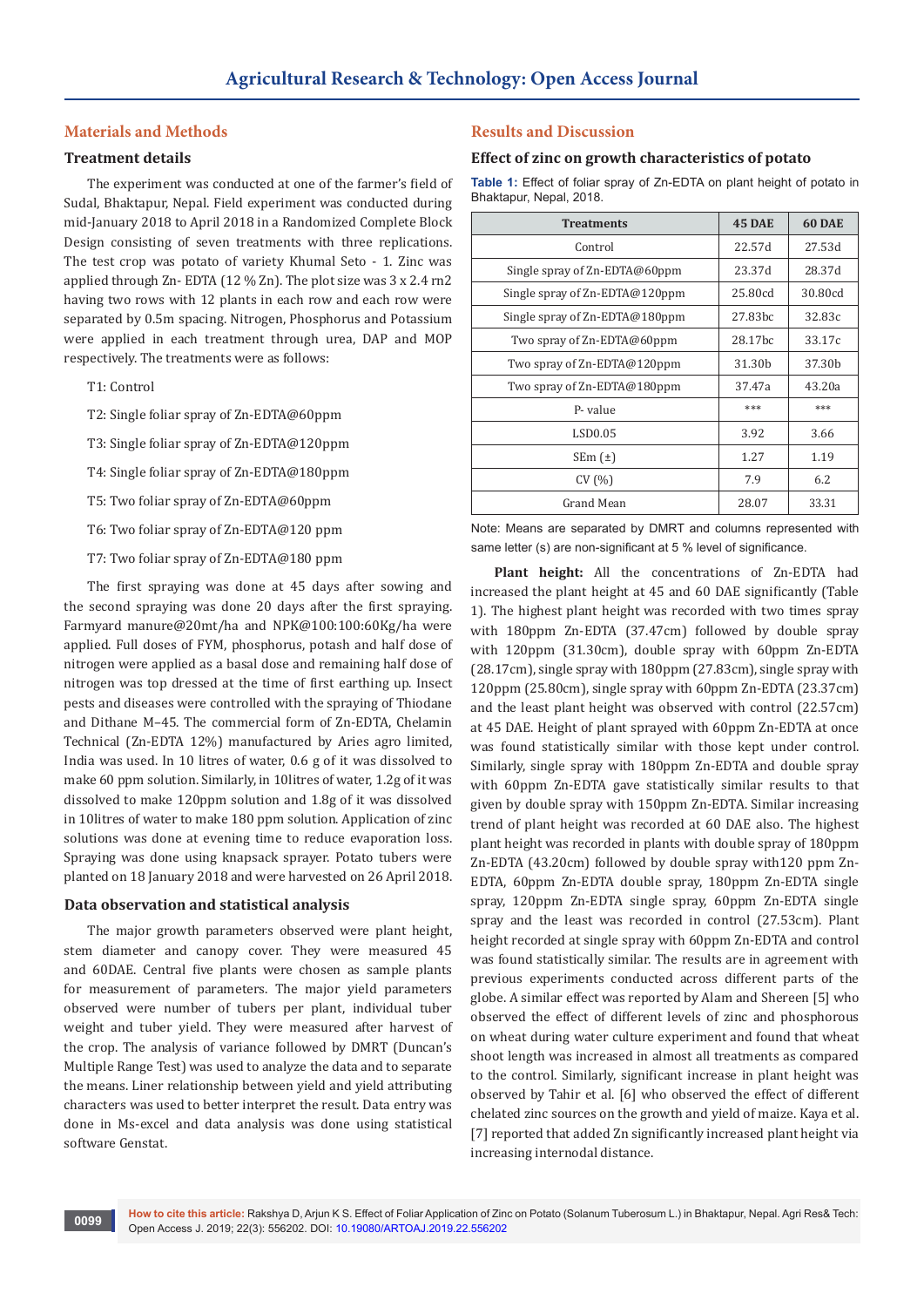**Stem diameter:** The data on mean stem diameter as affected by different concentrations of Zn-EDTA are shown in Table 2. At 45 DAE, the highest stem diameter (7.537mm) was recorded with double spray with 180ppm Zn-EDTA. The lowest stem diameter was recorded in control (3.715 mm). Stem diameter recorded at double spray with 120ppm, 60ppm and single spray with 180ppm are statistically similar. Similar results were obtained at 60 DAE also. Stem diameter at 60 DAE was also affected by different concentrations of chelated zinc ranging from 7.006mm to 9.660mm, highest being recorded at 180ppm Zn-EDTA double spray and lowest at control. In a similar type of study, Tahir et al. [6] obtained similar increasing in this trait with zinc application.

| Table 2: Effect of foliar spray of Zn-EDTA on stem diameter of potato in |
|--------------------------------------------------------------------------|
| Bhaktapur, Nepal, 2018.                                                  |

| <b>Treatments</b>              | <b>45 DAE</b>      | 60 DAE             |
|--------------------------------|--------------------|--------------------|
| Control                        | 3.71c              | 7.00c              |
| Single spray of Zn-EDTA@60ppm  | 4.88bc             | 7.43bc             |
| Single spray of Zn-EDTA@120ppm | 4.77 <sub>bc</sub> | 7.74 <sub>bc</sub> |
| Single spray of Zn-EDTA@180ppm | 5.72b              | 8.06b              |
| Two spray of Zn-EDTA@60ppm     | 5.30b              | 8.38b              |
| Two spray of Zn-EDTA@120ppm    | 5.52 <sub>b</sub>  | 8.38b              |
| Two spray of Zn-EDTA@180ppm    | 7.53a              | 9.66a              |
| P-value                        | **                 | $**$               |
| LSD0.05                        | 1.35               | 0.9                |
| SEM(t)                         | 0.44               | 0.29               |
| CV(%)                          | 14.2               | 6.3                |
| Grand Mean                     | 5.35               | 8.1                |

Note: Means are separated by DMRT and columns represented with same letter (s) are non-significant at 5 % level of significance.

| Effect of zinc on yield characteristics of potato |  |
|---------------------------------------------------|--|

**00100**

**Table 3:** Effect of foliar spray of Zn-EDTA on plant canopy of potato in Bhaktapur, Nepal, 2018.

| <b>Plant Canopy (cm)</b>       |                     |  |  |
|--------------------------------|---------------------|--|--|
| Treatments                     | 60 DAE              |  |  |
| Control                        | 31.90e              |  |  |
| Single spray of Zn-EDTA@60ppm  | 32.83e              |  |  |
| Single spray of Zn-EDTA@120ppm | 38.17d              |  |  |
| Single spray of Zn-EDTA@180ppm | 40.27cd             |  |  |
| Two spray of Zn-EDTA@60ppm     | 42.13 <sub>bc</sub> |  |  |
| Two spray of Zn-EDTA@120ppm    | 44.80 <sub>h</sub>  |  |  |
| Two spray of Zn-EDTA@180ppm    | 48.97a              |  |  |
| P-value                        | ***                 |  |  |
| <b>LSD0.05</b>                 | 3.24                |  |  |
| $SEm(\pm)$                     | 1.05                |  |  |
| CV(%)                          | 4.6                 |  |  |
| Grand Mean                     | 39.87               |  |  |

Note: Means are separated by DMRT and columns represented with same letter (s) are non-significant at 5 % level of significance.

**Plant canopy:** The data on mean plant canopy as affected by different concentrations of Zn-EDTA are depicted in Table 3. Significant increase in plant canopy was observed with the application of Zn-EDTA. Two spray with 180ppm Zn- EDTA resulted in the maximum canopy cover (48.97cm) which was significantly higher than other treatments. The lowest canopy was found in plots where no zinc spray was done (31.90cm). This result was statistically similar to the result obtained from the plots where single spray with 60 ppm Zn-EDTA was done. Result obtained from two spray with 120 ppm Zn-EDTA at par with two spray with 60ppm Zn-EDTA. Similar results were obtained by Lal Bahadur et al. [8] who observed marked increase in tree canopy of mango with foliar application of zinc.

**Table 4:** Effect of foliar spray of Zn-EDTA on yield and yield attributing characters of potato in Bhaktapur, Nepal, 2018.

| <b>Treatments</b>              | Number of tuber/plants | Individual Tuber Weight (g) | Tuber Yield (mt/ha) |
|--------------------------------|------------------------|-----------------------------|---------------------|
| Control                        | 3.53                   | 46.40c                      | 9.93f               |
| Single spray of Zn-EDTA@60ppm  | 4                      | 50.13c                      | 11.56ef             |
| Single spray of Zn-EDTA@120ppm | 4.13                   | 51.00c                      | 13.18de             |
| Single spray of Zn-EDTA@180ppm | 3.93                   | 56.46bc                     | 14.19cd             |
| Two spray of Zn-EDTA@60ppm     | 3.2                    | 64.96ab                     | 15.74c              |
| Two spray of Zn-EDTA@120ppm    | 4.26                   | 66.24ab                     | 20.61b              |
| Two spray of Zn-EDTA@180ppm    | 3.93                   | 71.45a                      | 23.29a              |
| P- value                       | <b>NS</b>              | $**$                        | $**$                |
| LSD0.05                        | 0.91                   | 9.43                        | 1.94                |
| $SEm(\pm)$                     | 0.29                   | 3.06                        | 0.63                |
| CV(%)                          | 13.3                   | 9.1                         | 7                   |
| Grand mean                     | 3.86                   | 58.1                        | 15.5                |

**Note:** Means are separated by DMRT and columns represented with same letter (s) are non-significant at 5 % level of significance.

**How to cite this article:** Rakshya D, Arjun K S. Effect of Foliar Application of Zinc on Potato (Solanum Tuberosum L.) in Bhaktapur, Nepal. Agri Res& Tech: Open Access J. 2019; 22(3): 556202. DOI: [10.19080/ARTOAJ.2019.22.556202](http://dx.doi.org/10.19080/ARTOAJ.2019.22.556202)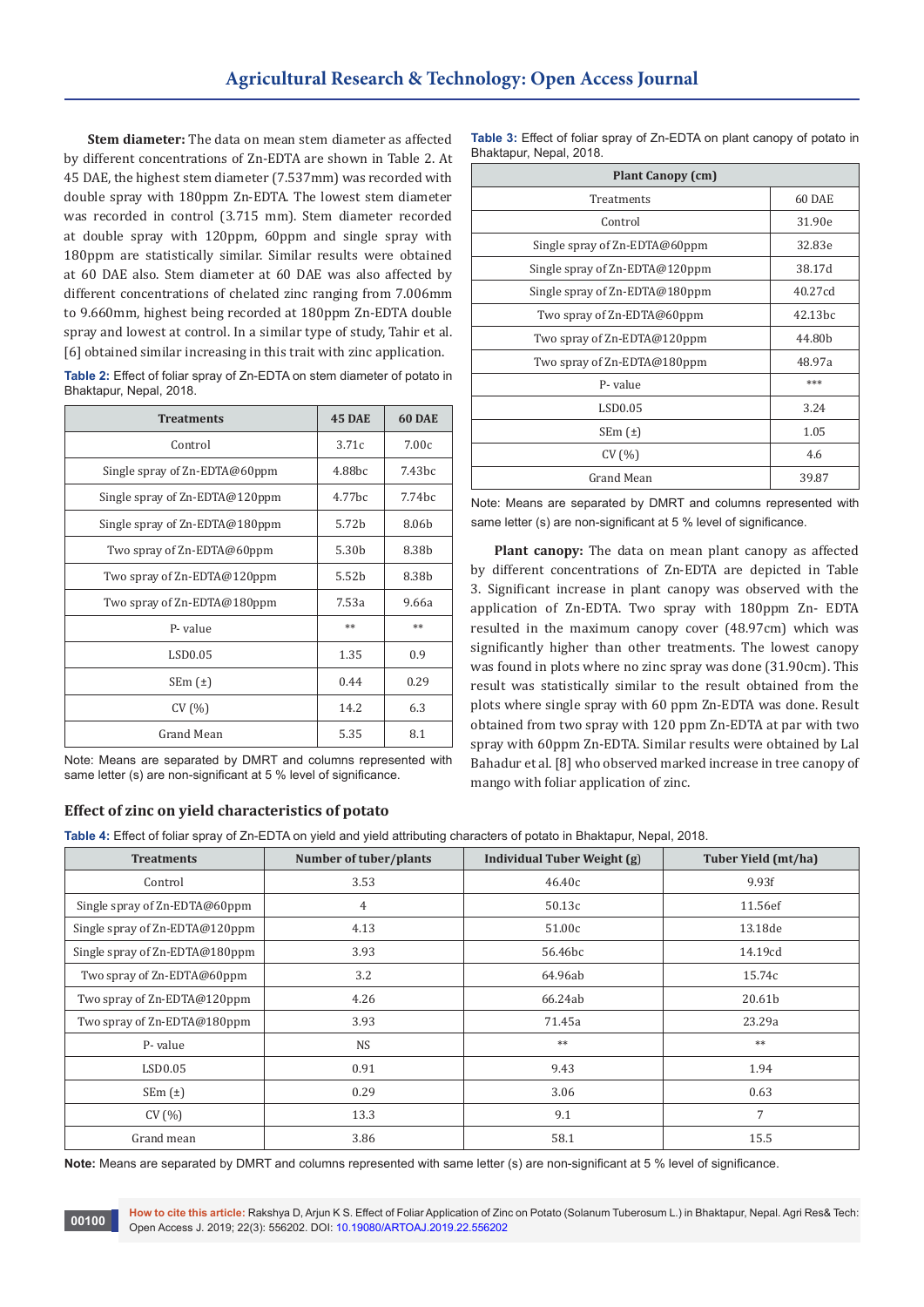**Number of tubers per plant, Individual tuber weight and tuber yield:** The mean number of tubers per plant, individual tuber weight and tuber yield as influenced by different conc entrations of Zn-EDTA are presented in Table 4. The effect of Zn-EDTA was not found significant for total num ber of tuber yield per plant. However, the highest number of tubers/plants was found in two spray with 120ppm Zn-EDTA (4.26). The minimum average tuber yield per plant was recorded from plots where two spray wi th 60ppm Zn-EDTA was done (3.20). In case of individual tuber weight, the effect of Zn-EDTA treatment was found significant.

Lowest tuber weight was obtained in control (46.40g) and maximum (71.45g) was recorded from plots where two spray with 180 ppm Zn-EDTA was done. In terms of tuber yield (t/ha), there is significant variation between different treatments. Highest tuber yield was obtained in 180 ppm Zn-EDTA double spray (23.29mt/ ha) and lowest in 0 ppm (9.93mt/ha). Tuber yield from control plot and from plots where single spray of 120ppm Zn- EDTA solution was sprayed are also statistically similar. Manna, Maity, & Ghoshal [9] confirmed the beneficial effect of foliar application of zinc and boron on bulb yield and quality of onion.



**Linear relation between yield parameters:** To better interpret the results and understand relationship between yield and yield attributing characters, association between these characteristics were evaluated (Figure 1). Positive linear relationship of tuber yield with the individual tuber weight was observed suggesting that increase in individual tuber weight will positively influence the tuber yield [10].

## **Conclusion**

The research concludes that Zinc has significant effects on potato production. Plant height and stem diameter were significantly increased with increasing concentrations of zinc at 45 and 60 DAE which is maximum at two sprays with 180 ppm Zn-EDTA solution. Canopy cover was also found to increase significantly with increasing concentrations of zinc at 60 DAE which is highest at two sprays with 180ppm Zn-EDTA solution. Individual tuber weight and tuber yield is also maximum at two foliar applications with 180ppm Zn-EDTA solution. However, the result for number of tubers was found to be non- significant. Foliar application of Zn-EDTA@180ppm at 45 and 65 days after planting was better treatment for potato cv. Khumal Seto-1 in Bhaktapur, Nepal, 2018 to get optimum tuber yield and greater net incomes.

#### **Acknowledgement**

The author thanks Agriculture and Forestry University and PM-AMP for providing this platform. Supervising committee of the author is acknowledged for providing the author with appropriate guidelines and the farmers of Sudal, Bhaktapur are acknowledged for providing field and other necessary resources to conduct the research.

#### **References**

- 1. [Hafeez B, Khanif YM, Saleem M \(2013\) Role of zinc in plant nutrition- A](https://zenodo.org/record/8225)  [Review. American journal of experimental agriculture 3\(2\): 374-391.](https://zenodo.org/record/8225)
- 2. Fujimoto T (1998) Current Status of Soil Fertility in Nepal ( Part 2). Soil Science Programs at a Glance Lalitpur, Nepal: Soil Testing and Service Section, Crop Development Division, Department of Agriculture, Ministry of Agriculture, p. 26-28.
- 3. Anderson P (2007) A review of micronutrient problems in the cultivated soils of Nepal. International mountain society 27(4): 331- 335.
- 4. [Crop nutrition \(2018\) Undertanding Zinc Deficiency.](https://www.cropnutrition.com/understanding-zinc-deficiency)
- 5. [Alam SM, Shereen A \(2002\) Effect of different levels of zinc and](https://scialert.net/fulltextmobile/?doi=ajps.2002.364.366)  [phosphorus on growth and chlorophyll content of wheat. Asian journal](https://scialert.net/fulltextmobile/?doi=ajps.2002.364.366)  [of Plant Sciences 1\(4\): 364-366.](https://scialert.net/fulltextmobile/?doi=ajps.2002.364.366)
- 6. Tahir M, Fiaz N, Nadeem MA, Khalid F, Ali M (2009) Effect of different chelated zinc sources on the growth and yield of maize.
- 7. [Kaya C, Higgs D, Burton A \(2000\) Phosphorus and acid phosphates](https://www.tandfonline.com/doi/abs/10.1080/00103620009370664)  [enzyme activity in leaves of tomato cultivars in relation to Zn supply.](https://www.tandfonline.com/doi/abs/10.1080/00103620009370664)  [Communication in Soil Science and Plant Analysis 31\(19-20\): 3239-](https://www.tandfonline.com/doi/abs/10.1080/00103620009370664) [3248.](https://www.tandfonline.com/doi/abs/10.1080/00103620009370664)
- 8. [Lal Bahadur, Malhi CS, Singh Z \(2008\) Effect of foliar and soil](https://www.tandfonline.com/doi/abs/10.1080/01904169809365426)  [applications of zinc sulphate on zinc uptake, tree size, yield, and fruit](https://www.tandfonline.com/doi/abs/10.1080/01904169809365426)  [quality of mango. Journal of Plant Nutrition 21\(3\): 589-600.](https://www.tandfonline.com/doi/abs/10.1080/01904169809365426)
- 9. Manna D, Maity T, Ghoshal A (2014) Influence of foliar application of boron and zinc on growth, yield and bulb quality of onion.
- 10. Adhikari AR (2013) Effects of micronutrients on yield of Desiree and Janakdev potato at Kakre of Kavre District, Nepal. Kathmandu.